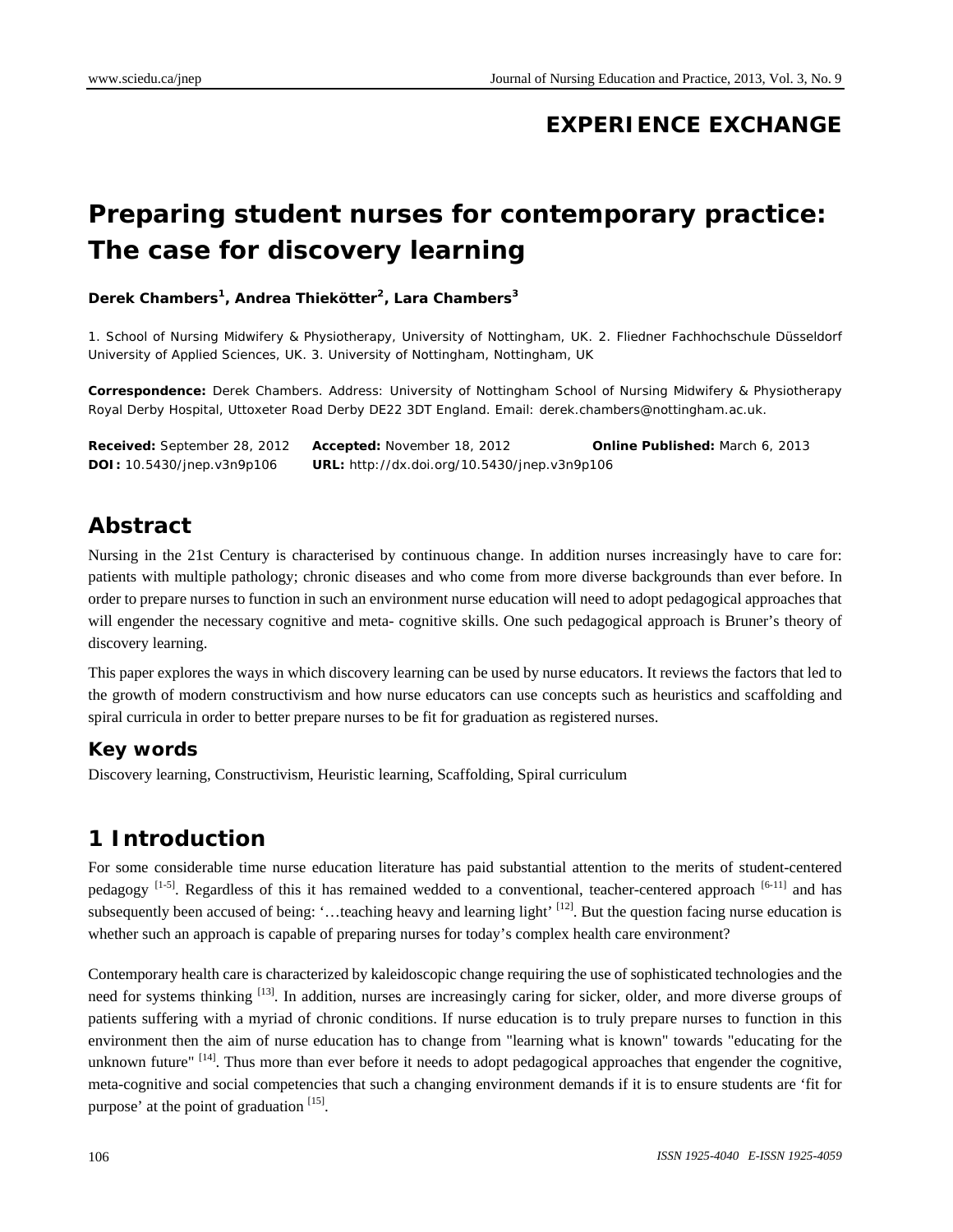This paper proposes that constructivism provides the philosophical framework through which this can be achieved. An exploration of how Bruner's <sup>[16]</sup> theory of discovery learning offers a basis for an educational experience that is more congruent with the changing needs and demands of today's and the future health care environment. In order to understand the limitations of teacher-centred learning this paper explores the historical philosophical context that led to the constructivist revolution.

### **1.1 The behaviourist school and its impact on teaching & learning**

Teacher-centred pedagogy is an approach that stems from the behavioural school of psychology. Behavioural psychologists, such as Skinner  $[17, 18]$ , Hull  $[19]$  and Gagne  $[20]$  dominated early education theory. Behaviourism is primarily concerned with observable behaviour, as opposed to internal events like thinking and emotion. Observable (external) behaviour can be objectively and scientifically measured and is based on the 5 key assumptions described in table 1:

**Table 1.** Five key assumptions of behaviourism

- People have no free will a person's environment determines their behaviour
- When born our mind is 'tabula rasa' (the epistemological theory that individuals are born without built-in mental content and that their knowledge comes from experience and perception)
- There is little difference between the learning that takes place in humans and that in other animals.
- Behaviour is the result of stimulus response. Thus all behaviour, no matter how complex, can be reduced to a simple stimulus – response association.
- All behaviour is learnt from the environment and new behaviour is learnt through classical or operant conditioning.

The view that learning was the result of the accumulation of stimulus – response associations was made clear by Skinner when he said;

*"The whole process of becoming competent in any field must be divided into a very large number of very small steps, and reinforcement must be contingent upon the accomplishment of each step. .... By making each successive step as small as possible, the frequency of reinforcement can be raised to a maximum, while the possibly aversive consequences of being wrong are reduced to a minimum." [18].* 

Another major influence at the time was the work of Thorndike. Thorndike was both the originator of associationist learning theory and the 'father' of 'scientific measurement' <sup>[21]</sup> and fostered the development and dominance of the "objective" test. He postulated that learning took place through the differential strengthening of bonds between situations and actions. Teaching, therefore, was concerned with shaping the responses of the student through using instructional methods such as modelling, demonstration, and reinforcement of closer approximations to the targeted response. From this perspective, academic tasks were analysed in order to identify their component parts.

### **1.2 Behavioural pedagogy**

The 5 key assumptions of the behaviouristic model have had major consequences for the way in which teaching and learning was conceptualised. The pedagogy that best reflects the tenets of behaviourism is direct instruction teaching. The hallmark of this approach is the active and directive role assumed by the teacher, who maintains control of the pace, sequence, and content of the lesson. While this approach is thought to be an effective means of teaching great amounts of factual content, there is less evidence that the approach is of use in developing higher order cognitive skills such as reasoning and problem solving [10, 22-24]. Nor is there sufficient evidence that direct-instruction teaching results in transferable learning in which students are able to use the targeted strategies in differing contexts [25]. Miller [26] coined the phrase 'poisonous pedagogy' as way of describing the negative effects of this form of teaching. He went on to assert that for teachers to mould the learner into a form that they believe reflects the world 'as it really is' is destructive to the learners development.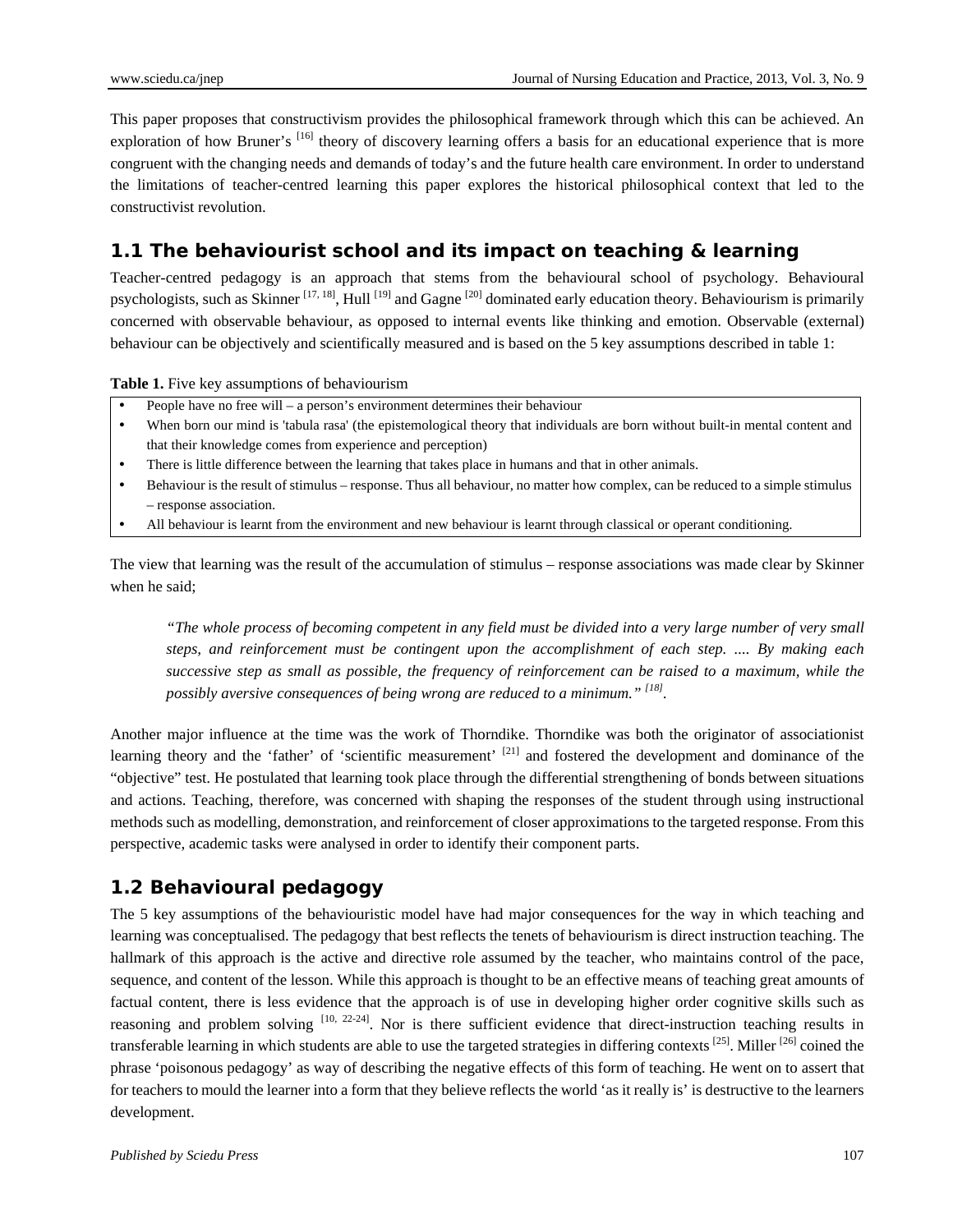Freire<sup>[27]</sup> referred to behavioural pedagogy as the Pedagogy of the Oppressed and likens it to a banking model in which education becomes an act of depositing knowledge, in which students are the repositories and the teacher the depositor. There was, therefore, a growing discontent with behavioural pedagogy. At the same time there was a growing interest in human information processing in complex cognitive activity and so the cognitive perspective assumed prominence.

### **1.3 The cognitive revolution**

Unlike behaviourism, which treats the learner as a passive recipient of knowledge, cognitive theory recognises the importance of the mind in making sense of the material with which it is presented  $^{[28]}$ . According to cognitive psychology, learning is less concerned with behavioural responses and more with what the learner knows and how they acquire it. Although seen by some as the antidote to behaviourism Bruner  $[29]$  argues that the cognitive revolution was meant to do more than simply be an improvement on behaviourism; it was also meant to promote a psychology that focused on 'meaning making'. In order to explain the concept of meaning making, cognitive psychologists introduced cognitive structures (such as schemata and heuristics) as the representations of knowledge in memory. These cognitive structures are assumed to underlie such phenomena as problem solving and transfer ability <sup>[30]</sup>.

## **2 Defining constructivist philosophy**

The essential epistemological assumption of constructivism is that meaning is a function of how an individual creates meaning from their experiences <sup>[31]</sup>. As individuals our conception of external reality is different and is based on our own unique experiences with the world and our beliefs about them. As such constructivism is not a specific pedagogy but a philosophy which states that learning is an active process of creating meaning from different experiences [32]. In other words, students learn best by trying to make sense of something on their own with the teacher as a guide. Thus the learner is much more actively involved in a learning partnership with the teacher creating or constructing new meanings. Lebow  $^{[32]}$  identifies 5 principles of constructivism (see Table 2):

#### **Table 2.** The 5 key principles of constructivism

- Maintain a buffer between the learner and the potentially damaging effects of instructional practices.
- Provide a context for learning that supports both autonomy and relatedness.
- Embed the reasons for learning into the learning activity itself.
- Support self-regulated learning by promoting skills and attitudes that enable a learner to assume increasing responsibility for the developmental restructuring process.
- Strengthen the learner's tendency to engage in intentional learning processes, especially by encouraging the strategic explanation of errors

(Taken from Lebow 1993)

### **3 The growth of modern constructivism**

Although constructivism has a history spanning centuries it is Kant who is widely referred to as the first true constructivist  $^{[33]}$ . Bruner  $^{[34]}$  asserts that constructivism emerged from Kant's Critique of Pure Reasoning  $^{[35]}$  in which he argued for a priori of knowledge that precedes all reasoning. It is what we know, and we map it onto a posterior knowledge, which is what we perceive from our reactions with our environment. However, what we know as individuals is what the mind produces.

By the twentieth century a number of educational psychologists were increasingly concerned with what went on inside the human brain as opposed to how to get in it, most prominent of these are Dewey's Audacity of Imagination [36], Piaget's Cognitive Constructivism <sup>[37]</sup>, Vygotsky's Social Constructivism <sup>[38]</sup> and Bruner's Discovery Learning <sup>[39]</sup>. But the essential factor that unifies these constructivists' perspectives is the rejection of the view that the locus of knowledge is in the individual; learning and understanding are regarded as inherently social; and cultural activities.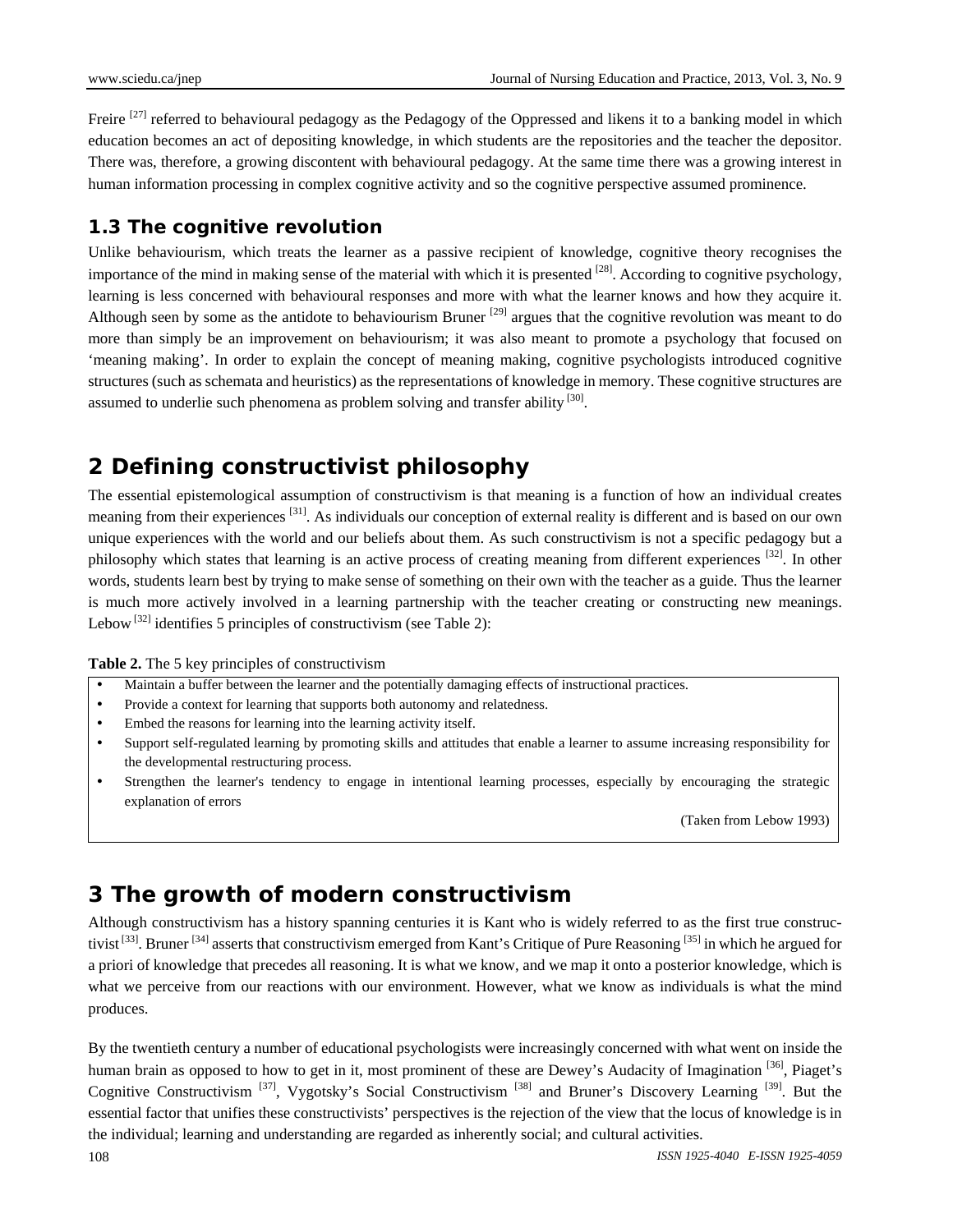Modern constructivism believes that:

*'When one constructs for oneself a solution to a problem, the bits of knowledge that one's resulting ideas consist in and which yield their own satisfactions in one's life become a part of oneself.' (Gruender [40])* 

What Gruender means by this is that by working out a solution to a problem the student internalizes the knowledge involved and develops an affinity for it due to the intellectual reward of solving the problem.

#### **3.1 Bruner's discovery learning**

In his 'landmark' text—The Process of Education, Bruner  $[41]$  revealed his particular view of constructivism- the theory that learners actively construct their own knowledge based upon the things they know now and have known in the past. He referred to this form of learning as discovery learning. Discovery learning has a long and complex history in education but it is Bruner  $[42]$  who is largely credited with being the first educational theorist to propose the approach. Discovery learning reached its heyday as a pedagogical framework in the 1960s. Since then its popularity has waxed and waned. However the emergence of simulation environments and e-learning  $[43]$  and the fact that it is taking a pivotal position within the constructivist revolution means that it is undergoing a renaissance.

Discovery learning is an inquiry-based theory which encourages students to be active agents in their own learning process <sup>[44]</sup>. As such a major theme in this theory is that learning takes place in problem solving situations, where the learner draws on their past experience and existing knowledge to discover facts and relationships and new truths [45]. As a result, students may be more likely to remember concepts and knowledge discovered on their own (in contrast to a traditional transmissionist model). In addition it allows the student to go beyond the information given. Guided discovery, problem-based learning, simulation-based learning, case-based learning, incidental learning, are some of the learning models that are based upon discovery learning model.

Bruner emphasized teaching as a means of enhancing cognitive development; hence the role of the teacher is to translate information to be learned into a format appropriate to the learner's current state of understanding. The emphasis is on the teacher encouraging students to discover principles by themselves, and both students and teachers should engage in an active dialog (Socratic learning).

#### **3.2 Heuristic learning**

Bruner [16] theorized that discovery learning fosters intrinsic motivation, leads to an understanding of and inclination toward the heuristics of inquiry, and allows for the active self-organization of new knowledge in a way that fits the specific prior knowledge of the learner. Heuristic methods, heuristic strategies, or simply heuristics, are rules of thumb for making progress on difficult problems <sup>[46]</sup>. Similarly Mazur <sup>[47]</sup> refers to heuristics as general suggestions on strategy that are designed to help when we solve problems. In effect, therefore, heuristics are ideas that have been useful in previous problem solving that we might be employed when solving a new problem. Heuristics is widely used in the fields of mathematics  $[48]$ , chemistry  $[49]$  and physics  $[50]$ . Within nursing the use of heuristic learning has been found to strengthen the relationship between theory and practice  $[51]$  and enhance problem solving within the practice setting  $[22]$ , including diagnostic reasoning  $[52]$  and critical thinking  $[53]$ .

#### **3.3 Scaffolding**

Bruner maintains that effective teaching requires teachers to provide assistance and guidance a process he called scaffolding. Scaffolding is the process by which a teacher provides students with a temporary framework for learning by which students attempt to understand new ideas and complete new tasks  $[54]$ . If done correctly this structuring encourages a student to develop their own initiative, motivation and resourcefulness. Once students build knowledge and develop skills on their own, elements of the framework are dismantled. Ultimately scaffolding allows students to become independent learners.

*Published by Sciedu Press* 109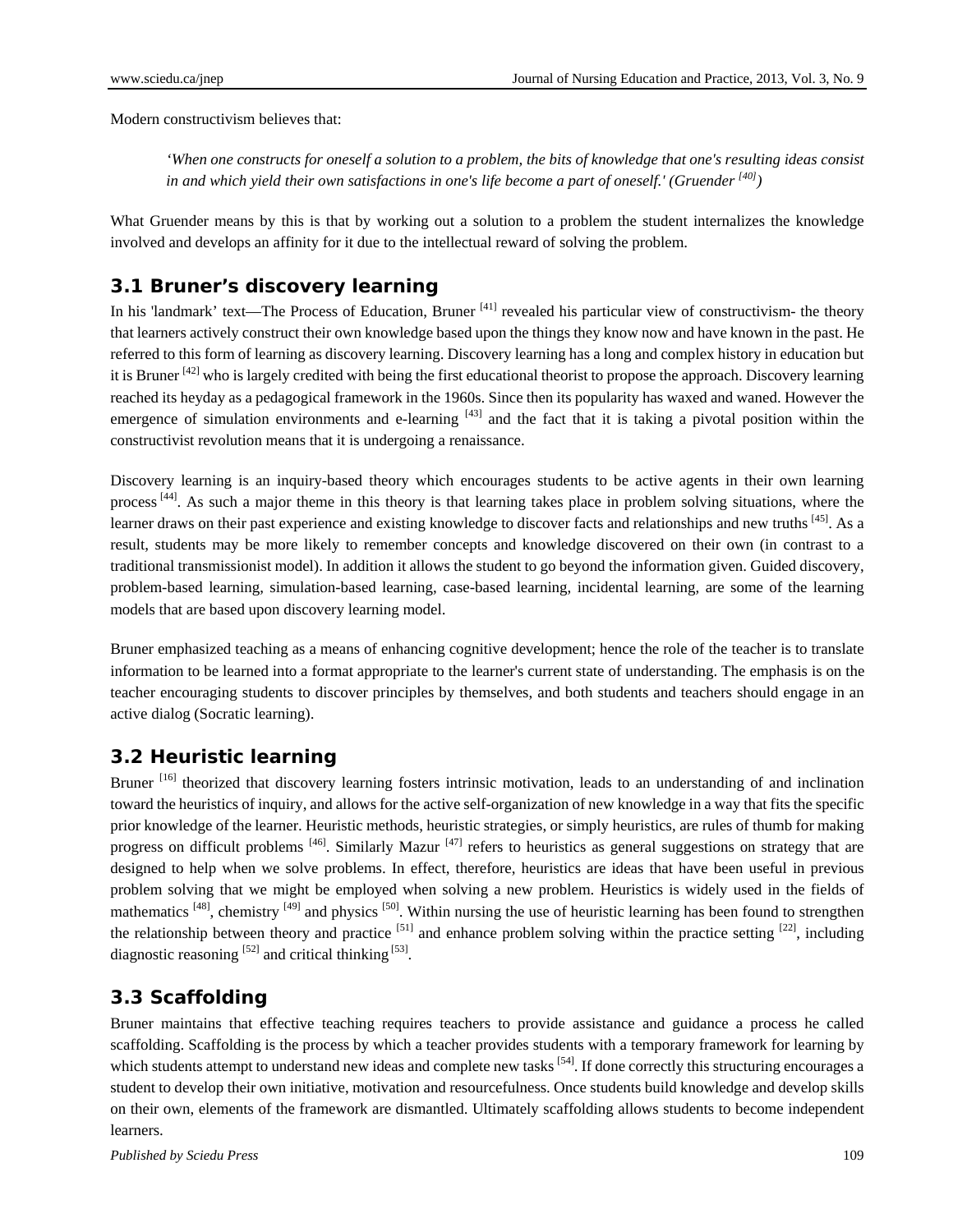According to McKenzie <sup>[55]</sup>, the defining features of successful scaffolding include clear direction, purpose, and expectation. Results include on-task activity; better student direction; reduced uncertainty, surprise, and disappointment; increased efficiency; and palpable momentum.

*"Scaffolding requires continuous sorting and sifting as part of a 'puzzling' process—the combining of new information with previous understandings to construct new ones. Students are adding on, extending, refining and elaborating. It is almost as if they are building a bridge from their preconceptions to a deeper, wiser, more astute view of whatever truth matters for the question or issue at hand" [55].* 

#### **3.4 Bruner's spiral curriculum concept**

Bruner recommended that the early teaching of any subject should emphasize grasping basic ideas. After that, he believed, the curriculum should revisit these basic ideas, repeatedly building upon them until the student fully understands them. A process he called the spiral curriculum. This was further developed in Reigeluth and Steins [56] seminal work on "The Elaboration Theory of Instruction". It advocates that when structuring a programme of study, it should be organised in a simple to complex, general to detailed, abstract to concrete manner. In order for a student to develop to more complex aspects of a programme certain prerequisite knowledge and skills need to be mastered first. This prerequisite sequencing provides linkages between each session/lesson as students spiral upwards in a study programme. Thus the student gradually develops a rich depth and breadth of information and knowledge. Although this sounds a very logical process modularisation of curricula, often means that topics are delivered as discrete elements that are disconnected from each other resulting in fragmentation of learning and a lack of coherence [57]. Didactic and clinical learning remain separate and detached.

### **4 Implications of discovery learning for nursing curricula**

The practical application of discovery learning in the classroom presents additional challenges and benefits to both the teacher, and the student. The challenge for the teacher is to provide relevant frameworks upon which the student can construct knowledge and understanding, and to act as a facilitator rather than knowledge-bearer during the process. Students must become much more actively engaged in their learning experience, rather than act as passive recipients of information. This may prove challenging for those students who are used to didactic approaches and may feel frustration, anxiety and insecure about their ability succeed using this approach to their learning or feel unsafe doing so. So the development of the ability to be more autonomous in the learning process needs to occur early in the educational programme. An approach that has been found to be beneficial in raising the confidence of those being exposed to discovery learning for the first time is through the introduction of a module based on discovery learning at the very beginning of a nursing programme  $^{[58]}$ .

#### **Learning to let go**

Why after so many years of discussion and debate does nurse education remain entrenched in teacher-centred pedagogy? There are a number of answers to this question. Dalley et al <sup>[59]</sup> suggests a major reason for this is that there is a vast amount of health care information that is continually flowing into nursing curricula but very little, if any, content is taken out. This has resulted in what Diekelmann<sup>[60]</sup> and Ironside<sup>[13]</sup> refer to as the additive curriculum, an inevitable consequence of which is that curricula become overcrowded. Dalley et al [59] believe that it is this overcrowding of curricula which is responsible for nurse educators resorting to teacher- centred approaches because it is the only way they have been able to fit all of the content in. However, others, such as Bellack <sup>[12]</sup>, proposes that the real reason why nurse education remains mired in conventional pedagogy is because nurse educators prefer this form of delivery because it enables them to stay in their 'comfort zone' by being in control of the content and thereby ensuring quality.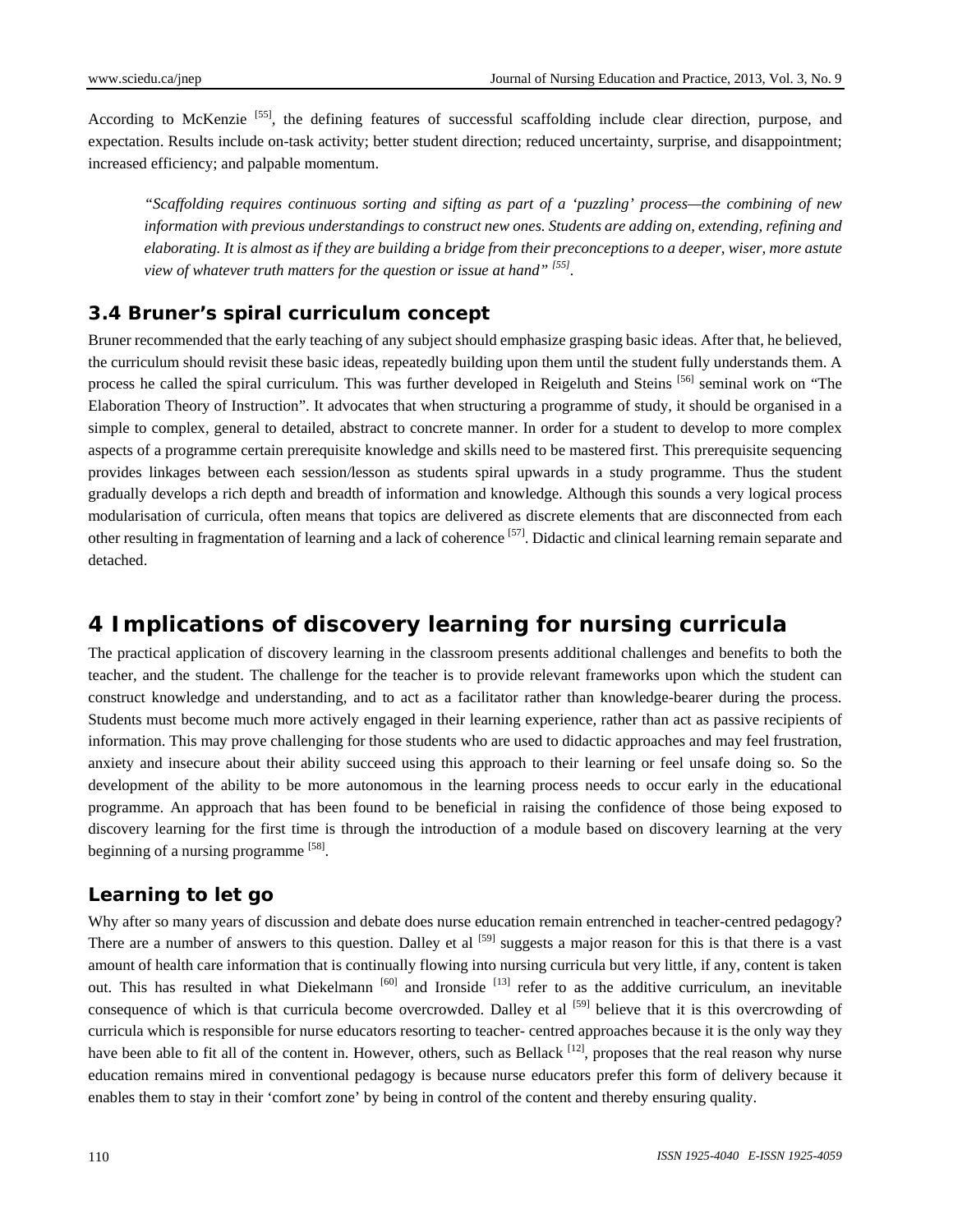But in deconstructing what was considered to be "official knowledge", Apple <sup>[61]</sup> identified how the control of content, although espoused as a means of ensuring quality actually militates against it. This is because it limits a teachers' ability to respond to the context of learning; students' questions, interests, and concerns; and the larger community issues in which learning occurs. All of which are essential if nursing students are going to be adequately prepared to deliver the complexity of care required in a modern health care environment  $[62]$ .

Bellack <sup>[12]</sup> uses the analogy of Sisyphus to explain why nurse education remains wedded to a teacher centred approach. Sisyphus had been condemned by the gods to ceaselessly rolling a rock to the top of a mountain again and again, forever. But in actual fact:

*"Sisyphus is in love with the rock. He cherishes every roughness and every ounce of it… Life is unimaginable without it… He doesn't realize that at any moment he is permitted to step aside, let the rock hurtle to the bottom, and go home." [63]*

In other words despite protestations about not being enough time in the curriculum many nurse academics like the use of teacher- centred approaches.

What is increasingly obvious is that if nurse educators are going to pay more than lip service to student-centred education there is a need for a programme of staff development and support which enables nurse academics to move out of their comfort zone and adopt more contemporary pedagogy such as discovery learning.

### **5 Conclusion**

Modern health care takes place in an extremely complex environment and is continuously placing new demands on nurses. If nurse education is truly going to prepare nurses for this environment it needs to adopt a pedagogy that is congruent with this aim. Hence the behavioural approach is no longer an option. Nurse educators will need to overcome their fears and resistance to change, and adopt a pedagogy in which there is an active learning partnership between students and educators. Constructivist approaches such as Bruner's discovery learning offer a real alternative in that through the development of heuristics can promote the students problem solving ability, self-efficacy and motivates learning. However, nurse academics will need appropriate help and support in not only seeing the merits in the approach but also with moving out of their comfort zone.

### **References**

- [1] Dyck, S. Self-directed learning for the RN in a baccalaureate program. The Journal of Continuing Education in Nursing. 1986; 17: 194-197. PMid:3097086
- [2] Fisher M., King J. & Tague G. Development of a self-directed learning readiness scale for nursing education. Nurse Education Today. 2001; 21: 516-525. PMid:11559005 http://dx.doi.org/10.1054/nedt.2001.0589
- [3] Iwasiw C. L. The role of the teacher in self-directed learning. Nurse Education Today. 1987; 7: 222–227. http://dx.doi.org/10.1016/0260-6917(87)90005-0
- [4] Majumdar B. Empowerment through self-directed learning.Canadian Nurse. 1999; 95: 37-40. PMid:10624219
- [5] D'A Slevin O. & Lavery C. Self-directed learning and student supervision. Nurse Education Today. 1991; 11: 368-377. http://dx.doi.org/10.1016/0260-6917(91)90037-B
- [6] Benner, P., Sutphen, M., Leonard-Kahn, V. Formation and everyday ethical deportment. American Journal of Critical Care. 2008; 17(5): 473-476.
- [7] Coonan, P, R. Educational innovation: Nursing's leadership challenge. Nursing Economics. 2008; 26(2): 117-121. PMid:18524377
- [8] Dreher, H.M. Innovation in nursing education: Preparing for the future of nursing practice. Holistic Nursing Practice. 2008; 22(2):77-80. PMid:18317285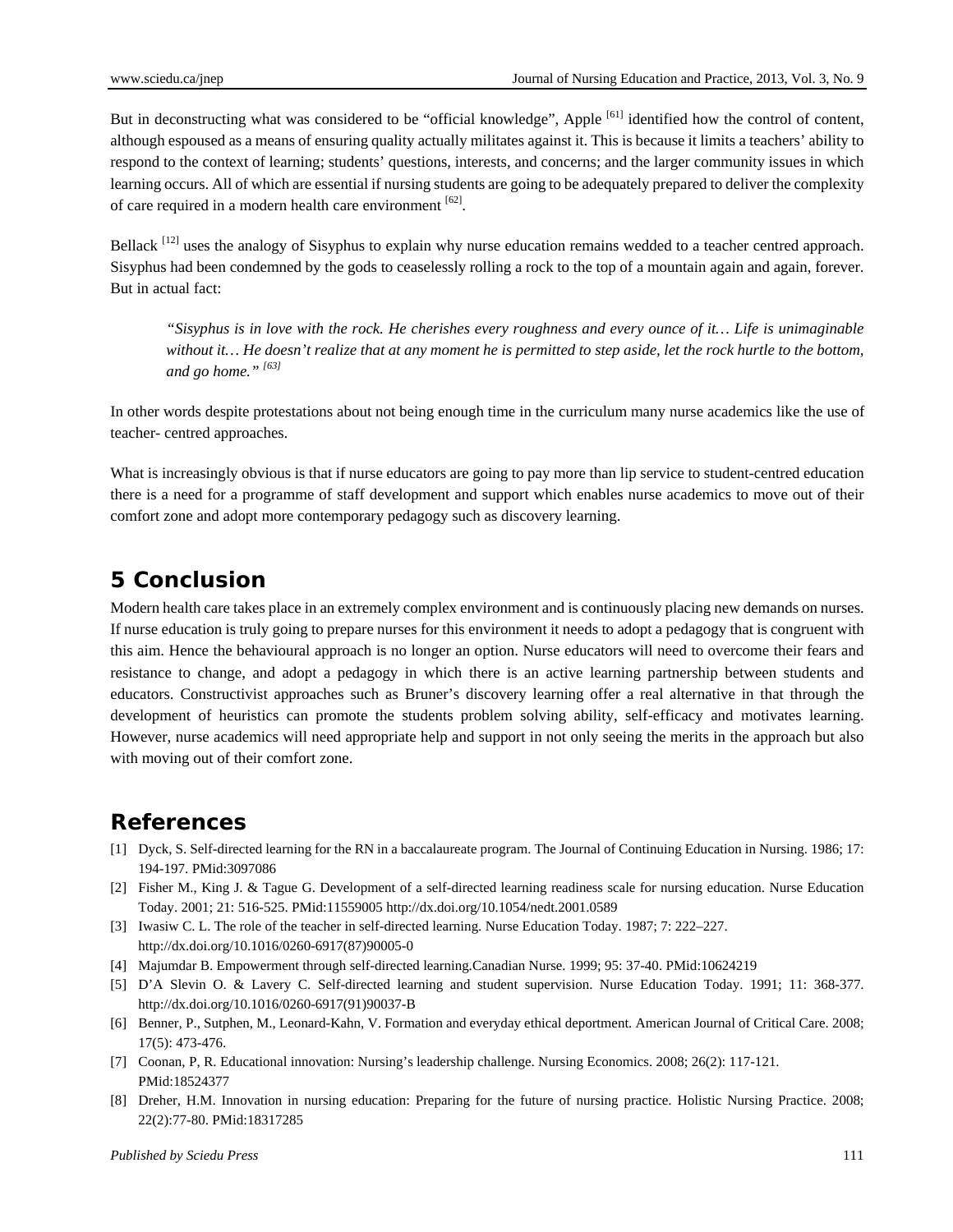- [9] Gabrud-Howe, P. Schoessler, M. From random access opportunity to a clinical education curriculum. Journal of Nursing Education. 2008; 47(1): 3-4. http://dx.doi.org/10.3928/01484834-20080101-02
- [10] Tanner, C.A. Clinical judgment and evidence-based practice: Toward pedagogies of integration. Journal of Nursing Education. 2008; 47(8): 335-336. PMid:18751646 http://dx.doi.org/10.3928/01484834-20080801-03
- [11] Unterschuetz, C., Hughes, P., Nienhauser, D., Weberg, D. & Jackson, L. Caring for innovation and caring for the innovator. Nursing Administration Quarterly. 2008; 32(2): 133-141. PMid:18360210 http://dx.doi.org/10.1097/01.NAQ.0000314542.67359.fe
- [12] Bellack, J, P. Letting go of the rock. Journal of Nursing Education. 2008; 47(10): 439-440. PMid:18856097 http://dx.doi.org/10.3928/01484834-20081001-04
- [13] Ironside, P. M. Working together, creating excellence: the experience of nursing teachers, students and clinicians. Nursing Education Perspectives. 2005; 26(2): 78-85. PMid:15921123
- [14] Segers, M., Dierick, S., Dochy, F. Quality standards for new modes modes of assessment. An exploratory study of the consequential validity of the OverAll Test European Journal of Psychology of Education. 2001; 16: 569-588. http://dx.doi.org/10.1007/BF03173198
- [15] Chambers, D. Is the modern NHS for nursing students? British Journal of Nursing. 2007; 16(2): 74-75. PMid:17353814
- [16] Bruner J, S. The act of discovery. Harvard Educ. Rev. 1961; 31: 21-32
- [17] Skinner, B. F. (1938). The behavior of Organisms: An Experimental Analysis. New York: Appleton-Century
- [18] Skinner, B.F. The science of learning and the art of teaching. Harvard Educational Review. 1954; 24(2): 86-97.
- [19] Hull, C. L. Principles of behavior. Appleton-Century-Crofts. New York. 1943. PMid:16578092
- [20] Gagné, R. M. The conditions of learning and theory of instruction: Holt, Rinehart & Winston. New York. 1965.
- [21] Shepard, L, A. The role of assessment in a learning culture. Educational Researcher. 2000; 29 (7): 4-14.
- [22] Tanner, T, A. Thinking like a Nurse: a research-based model of clinical judgment in nursing. Journal of Nursing Education. 2006; 45(6): 204-211. PMid:16780008
- [23] Cizek, C,J. Assessing educational measurement: ovations, omissions, opportunities. Educational Researcher. 2008; 37(2): 96-100. http://dx.doi.org/10.3102/0013189X08315727
- [24] Duff, B. A theoretically informed education programme specifically for acute surgical nurses. Nurse Education Today. 2012; 32: 73-78. PMid:22513156 http://dx.doi.org/10.1016/j.nedt.2012.03.012
- [25] Pollard, A. Readings for reflective teaching. Continuum. London. 2002.
- [26] Miller, A. For your own good: hidden cruelty in child- rearing and the roots of violence. Farrar Straus. New York. 1984.
- [27] Freire, P. Pedagogy of the Oppressed, Harmondsworth: Penguin. 1972.
- [28] Thompson, P. Radical constructivism: reflections & directions. In Steffe, L, P. & Thompson, P.W. (eds) Radical constructivism in action: building on the pioneering work of Ernst von Glaserfelt. London Falmer Press. 2000: 412-448.
- [29] Bruner, J. Acts of meaning. Cambridge, MA: Harvard University Press. 1990.
- [30] Young, R, A.Collin, A. Introduction: constructivism and social constructionism in the career field. Journal of Vocational Behavior. 2004; 64: 373-388. http://dx.doi.org/10.1016/j.jvb.2003.12.005
- [31] Fensham, P. Science and Technology in P.W. Jackson (ed) Handbook of Research on Curriculum. Macmillian, New York. 1992.
- [32] Lebow, D. Constructivist values for instructional systems design: Five principles towarda new mindset. Educational Technology Research and Development. 1993; 41(3): 4-16. http://dx.doi.org/10.1007/BF02297354
- [33] Crain, W. Theories of Development: Concepts and Applications (6th Edition) Prentice Hall. New Jersey. 2010.
- [34] Bruner, J. Actual minds, possible worlds. Cambridge, MA: Harvard University Press. 1986.
- [35] Kant, I Critique of pure reasoning. Cambridge University Press. Cambridge. 1998.
- [36] Dewey, J. Democracy and Education. An introduction to the philosophy of education: Free Press. New York. 1916.
- [37] Piaget, J. To understand is to Invent. New York: Grossman. 1973. PMid:4744440
- [38] Vygotsky, L. S. Mind in society: Harvard University Press. Cambridge. 1978.
- [39] Bruner, J. S. Toward a theory of instruction. Cambridge: Harvard University Press. 1966.
- [40] Gruender, C. D. Constructivism and learning: a philosophical appraisal. Educational Technology. 1996: 36(3): 21-29.
- [41] Bruner, J,S. The Process of education. Cambridge, MA: Harvard University Press. 1960.
- [42] Bruner, J. The Culture of Education, Cambridge, MA: Harvard University Press. 1996.
- [43] Hazel, P. Toward a narrative pedagogy for interactive learning environments. Interactive Learning Environments. 2008; 16(3): 199-213. http://dx.doi.org/10.1080/10494820802113947
- [44] Gijlers, H., & de Jong, T. The relation between prior knowledge and students' collaborative discovery learning processes. Journal of Research in Science Teaching. 2005; 42(3): 264-282. http://dx.doi.org/10.1002/tea.20056